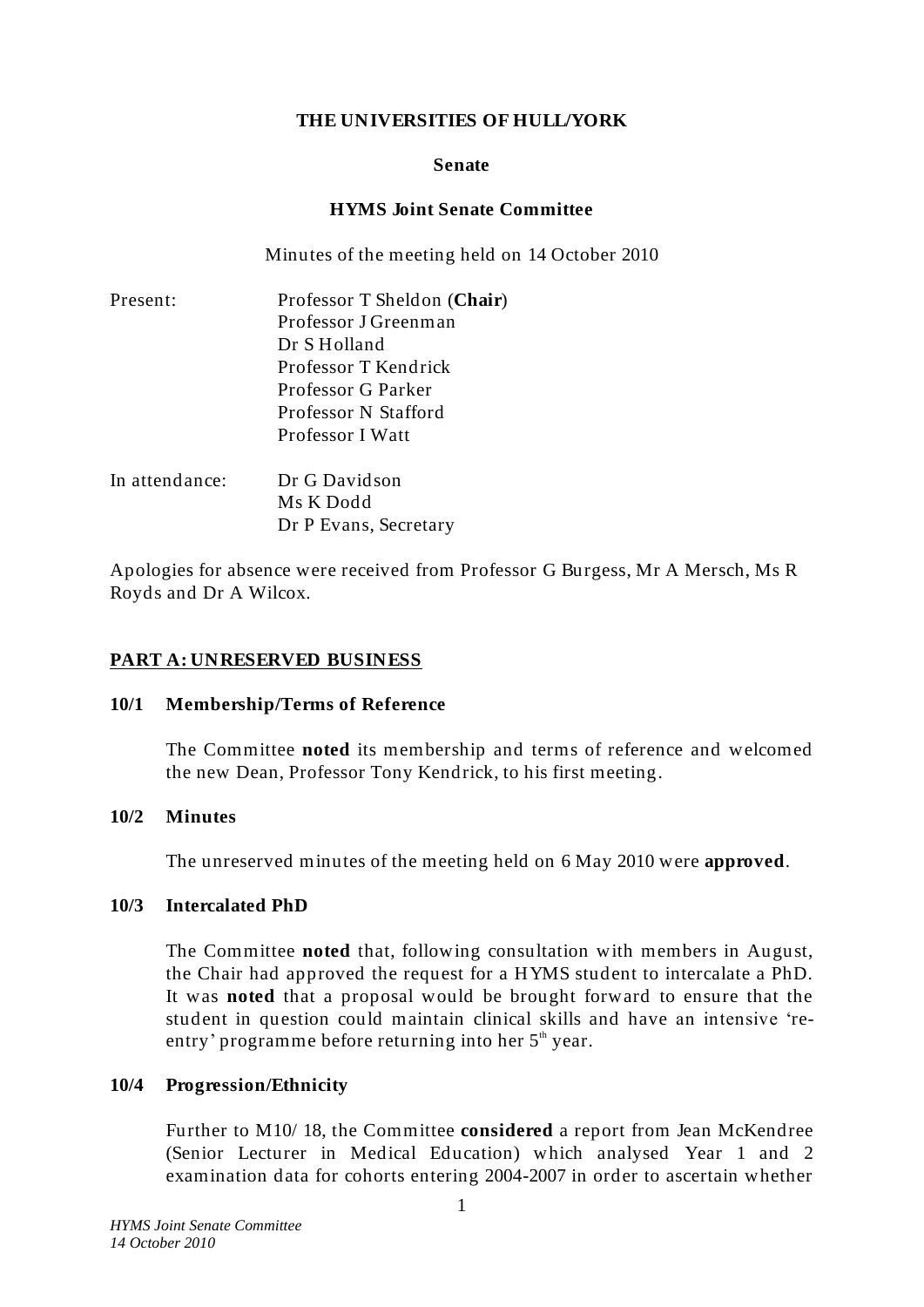there were differences in outcome among ethnic groups. The Committee **noted** the overarching conclusion that, without further research, there were too many other factors (e.g. age, gender, nationality) to establish a clear picture.

During discussion the following points were **noted**:

- There appeared to be relatively poorer performance from students classified as Black and Far East/ Asian but this was not statistically significant. It was thought that the apparent pattern of non -progression previously identified by the Committee was common across UK medical schools.
- The key factor was the support provided to all students irrespective of their demographic characteristics.
- There was one more entry year which could be added into the data-set.
- HYMS had consulted Professor Karl Atkin (Health Sciences/ York), a specialist in ethnicity and health, who had suggested that there might be scope to apply for research funding to explore the issue more thoroughly. Further data and research studies on this matter might also be available through the Medical Schools Council.
- There might be some difficulty in establishing causality due to the relatively small numbers involved, although qualitative research (e.g. focus groups or interviews with supervisors) might shed light on areas where student support could be more sharply focused.

It was **decided** that HYMS should continue to monitor and analyse the relevant data and to consider, with advice from the Medical Schools Council, whether to commission a fuller study into the issue of non-progression among ethnic minority students.

# **10/5 Joint Learning & Teaching Committee**

The Committee **considered** a report from the meeting of the Joint Learning & Teaching Committee (JLTC) held on 17 June 2010, noting that at its forthcoming meeting it would consider:

- the results of NSS 2010:
- a revised paper regarding awards to students exiting the MBBS at the end of Year 3.

The Chair raised a query about the scheduling of the JLTC in relation to the Joint Senate Committee and it was suggested that this might be considered as part of the proposed governance review (M10/ 7 below refers).